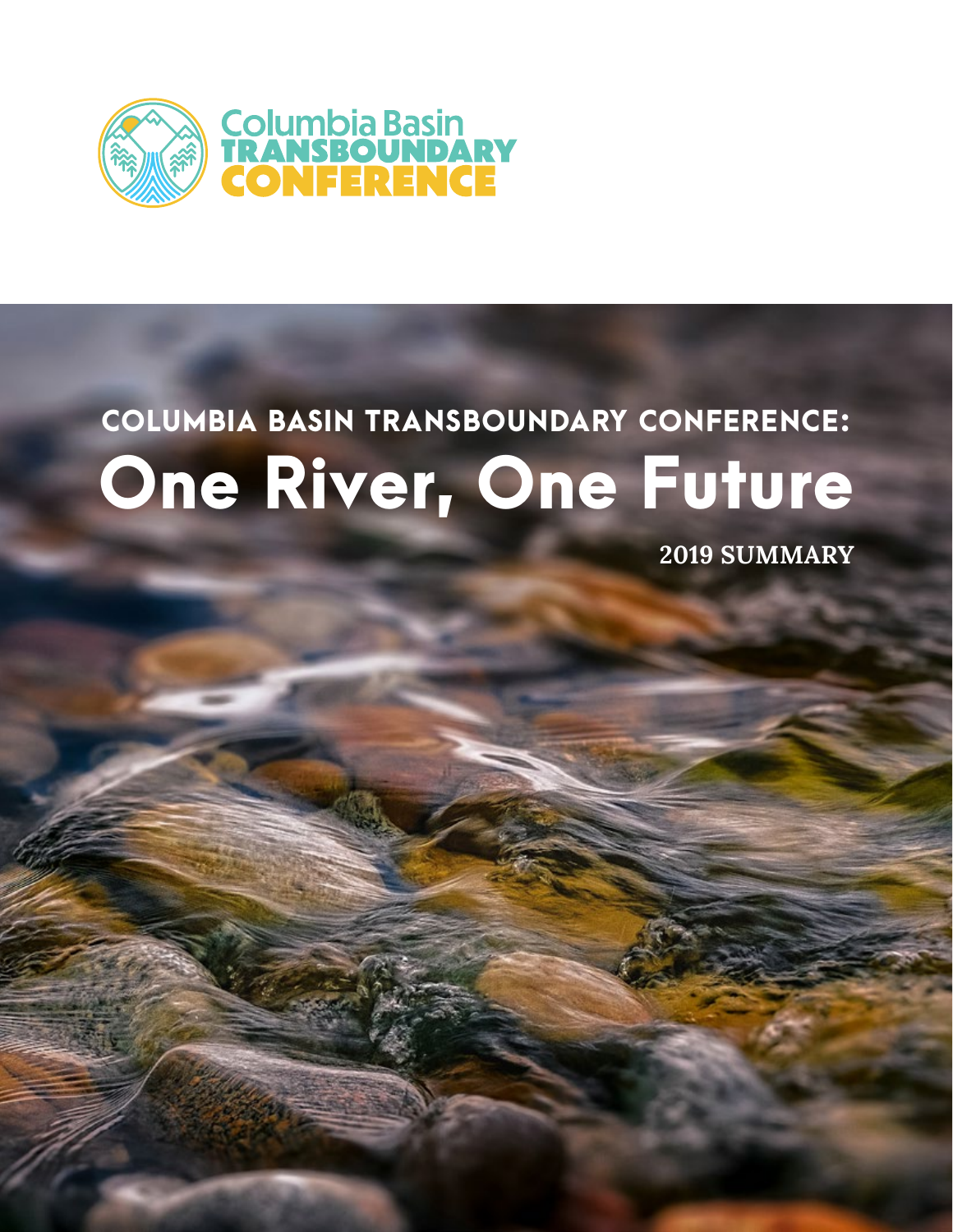## **Table of Contents**

| Salmon Restoration and Reintroduction: U.S. and Canadian Perspectives. 12 |  |
|---------------------------------------------------------------------------|--|
|                                                                           |  |
|                                                                           |  |
|                                                                           |  |
| Transboundary Water Governance: The Future of Water Management  19        |  |
|                                                                           |  |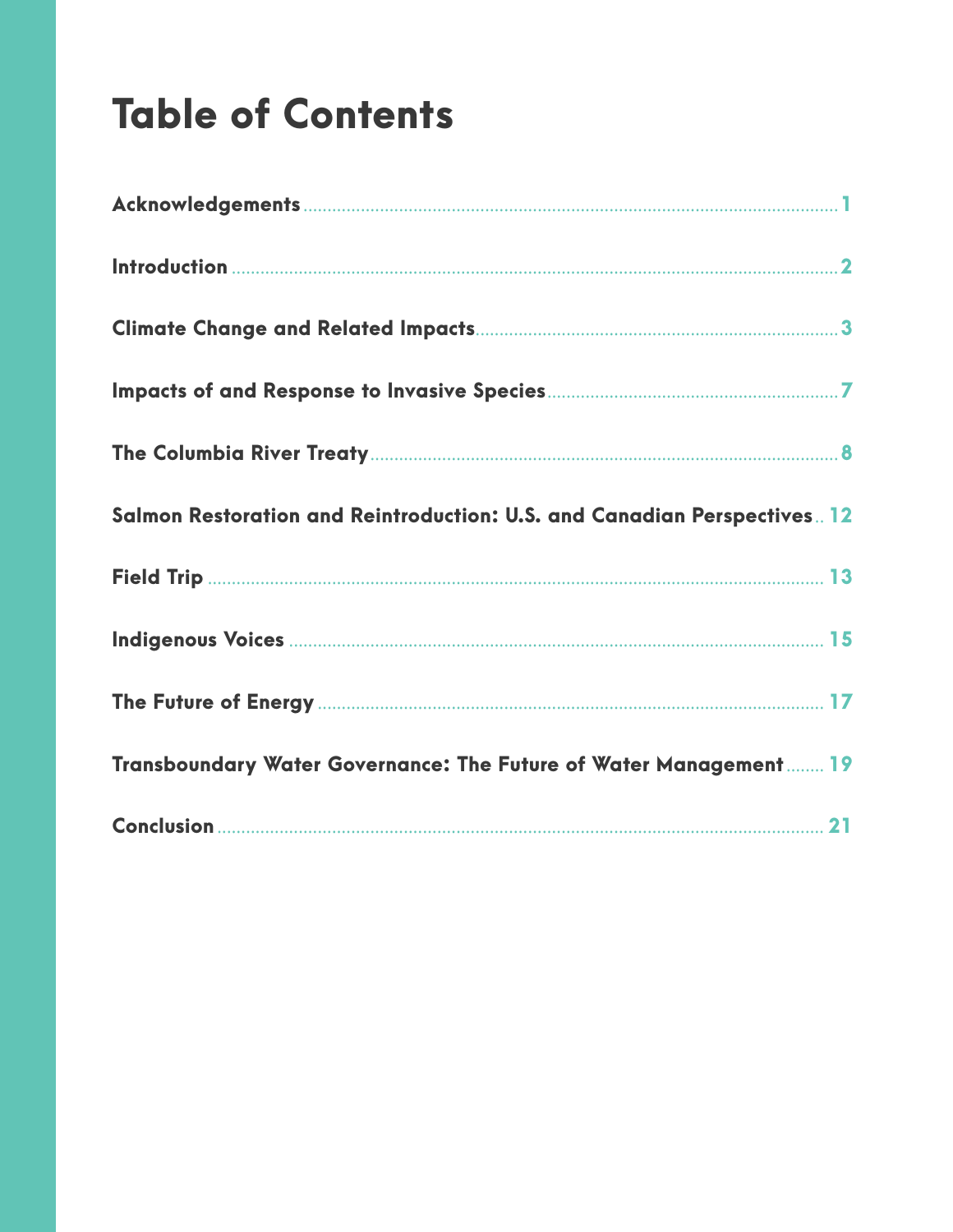## <span id="page-2-0"></span>Acknowledgements

Columbia Basin Trust and the Northwest Power and Conservation Council wish to acknowledge the resource commitments and efforts of the many individuals and organizations who made this conference a success.

#### *We thank all of the following:*

- The Ktunaxa Nation Council and the Secwepemc Nation, along with the City of Kimberley, for hosting and welcoming us to their traditional territories and community.
- The members of the conference oversight committee for helping shape the event with their interests, expertise and ideas.
- The moderators, presenters, panelists, facilitators and everyone else who shared their knowledge and experience.
- The more than 20 volunteers who helped with the on-site logistics, ran microphones around the room and did so much more to keep the conference moving.
- The conference sponsors, whose contributions helped keep the conference affordable for participants, including scholarships for young professionals and students.
- The artists and performers who inspired and entertained participants with their works, words and music.
- The 280 participants, representing all corners of the Columbia Basin in Canada and the United States, who took time to lend their voices to this unique, collaborative conversation about the international Columbia River Basin.



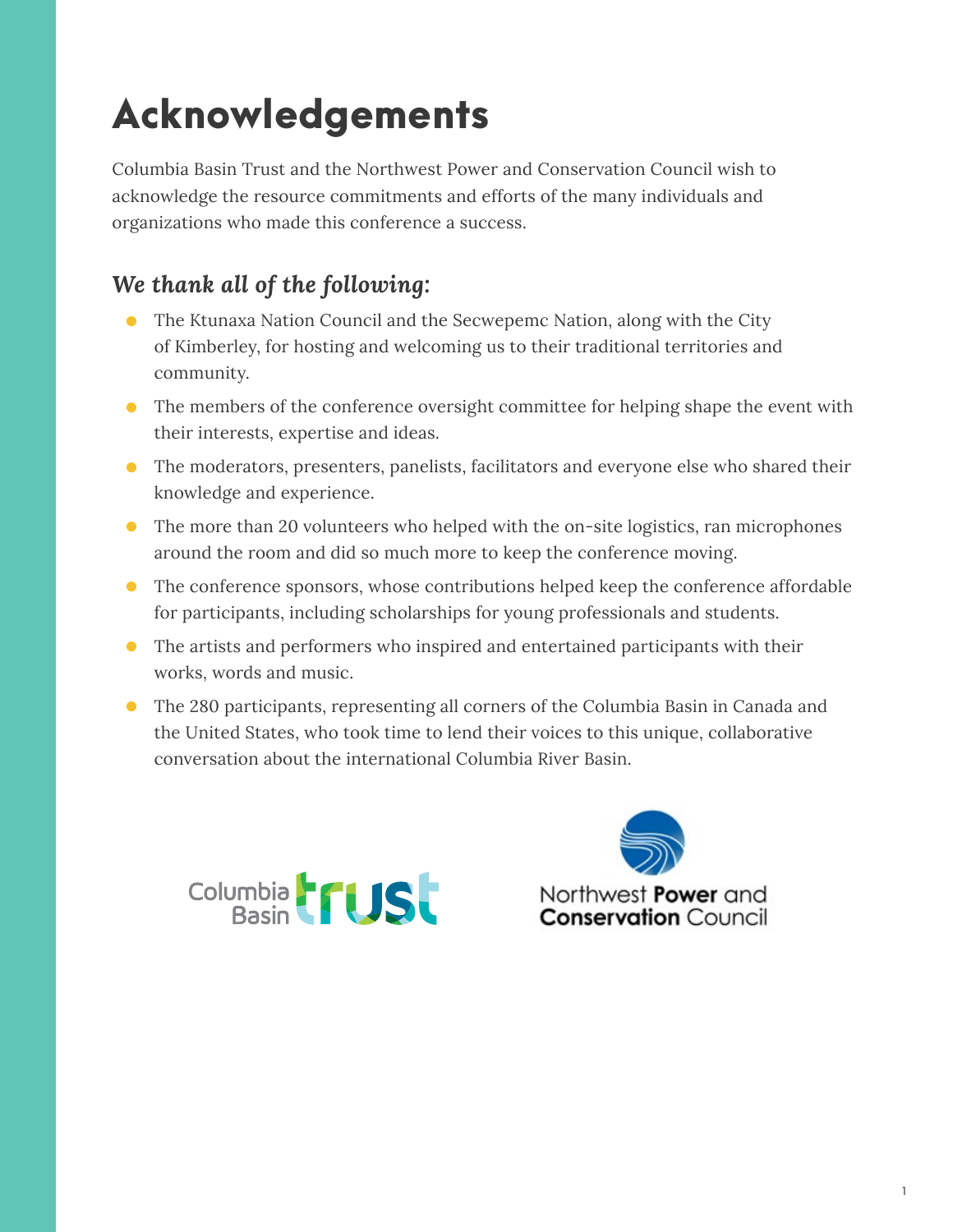## <span id="page-3-0"></span>Introduction

The Columbia River Transboundary Conference: One River, One Future took place in Kimberley, British Columbia, from September 12 to 14, 2019. It brought together leaders, researchers, policy makers, government representatives, Indigenous peoples, industry stakeholders and scientists. Over the course of three days, participants explored a wide range of topics related to the Columbia River.



The goal was to help participants grow their appreciation and knowledge of one another and the river that binds them. By bringing people together to listen, learn and strengthen understanding, the conference supported collaboration, culture and conversation—essential components in finding solutions and sparking actions that require interdisciplinary, international and inter-institutional coalitions.

Participants came from Canada and the United States—from Valemount, British Columbia, in the northeast to Portland, Oregon, in the southwest—reflecting the magnitude of the Columbia River Basin and how the river connects the people who live along it. It truly is one river with one future.

The conference offered sessions on eight broad topics, plus a half-day field trip. These discussions and activities are summarized in the following pages.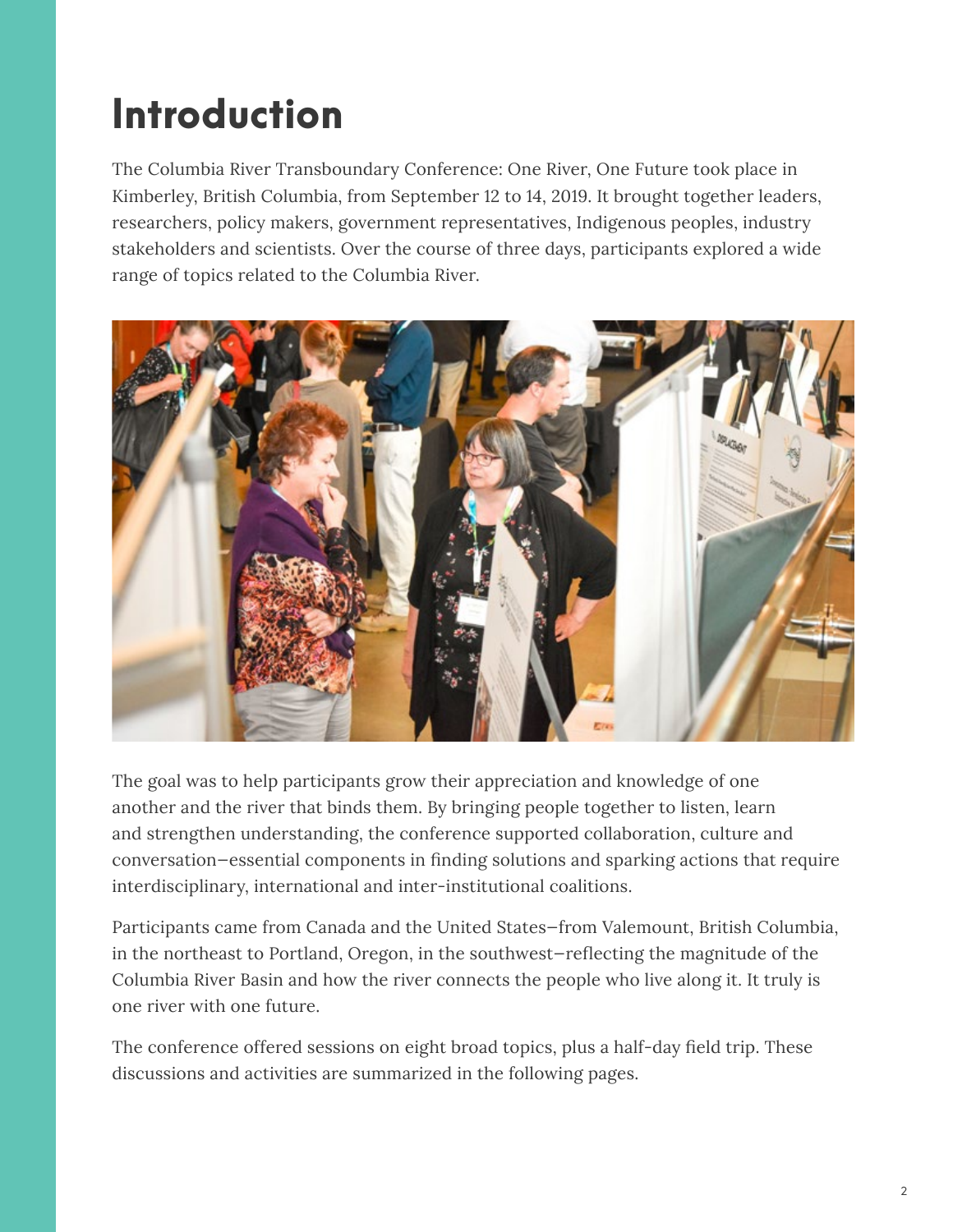## <span id="page-4-0"></span>Climate Change and Related Impacts

#### *Moderators*

- **Brian Menounos:** Professor, Geography, Canada Research Chair in Glacier Change, University of Northern British Columbia
- **Crystal Raymond:** Climate Adaptation Specialist, University of Washington

#### *Session Description*

Climate change and the impacts associated with those changes are fundamental in talking about the future of the Basin. This session introduced the projected climate changes in the Basin. Discussion then focused on what can be done and what's already being done to address, mitigate and adapt to climate change as it relates to the ecosystem, energy production and stream flow in the Basin, as well as how climate change impacts the present situation and the future.

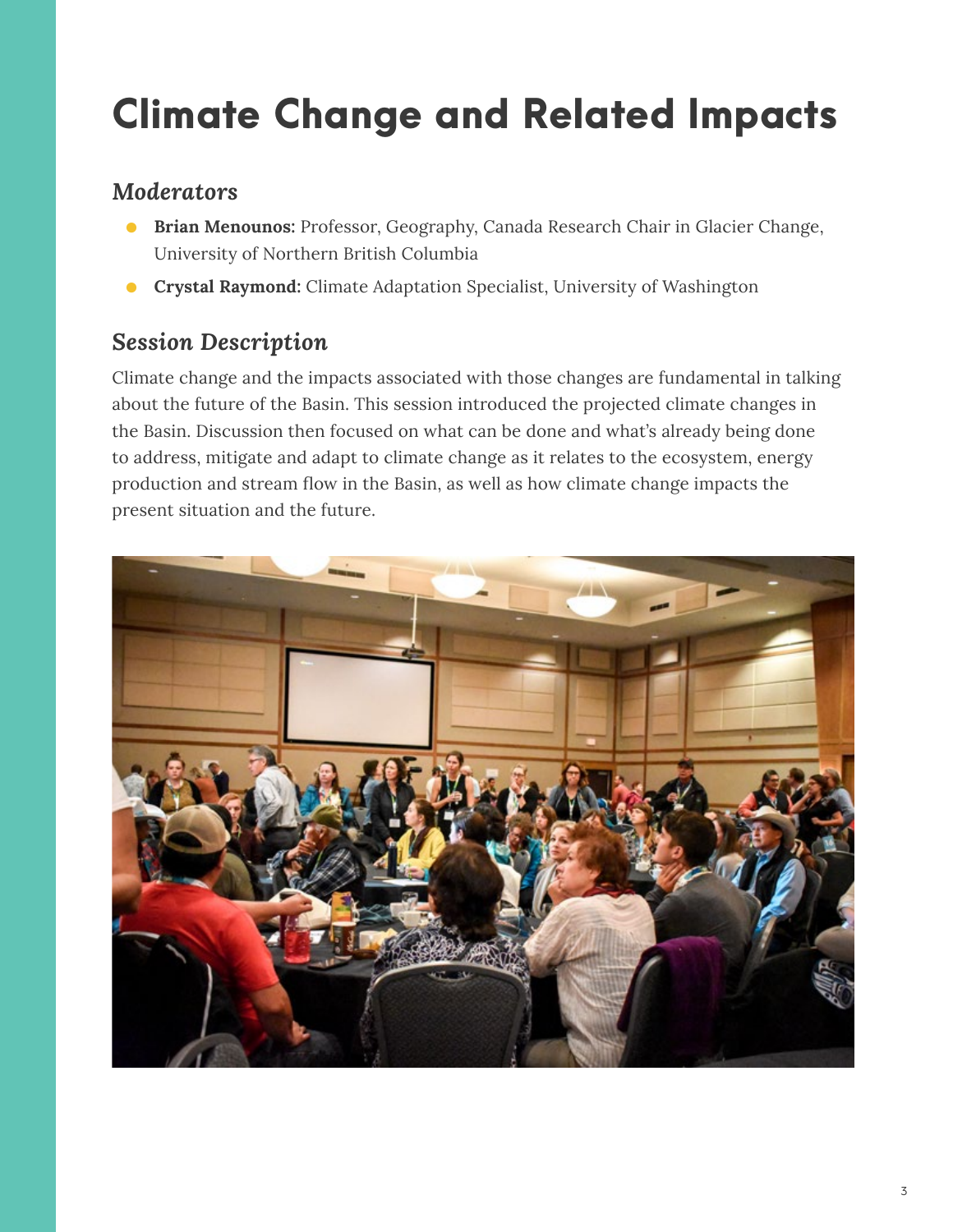#### *Session Synopsis*

Presenters highlighted how the long-range climate models have not changed significantly in the last decade and still predict declining snowpack, increasing winter rain, increasing summer drought and rising temperatures. With higher stream flows, habitat for fish and wildlife will be affected as higher runoff increases erosion and carries larger amounts of sediment. In particular, climate change may:

- alter the timing and magnitude of water storage in the Basin's glaciers, snowpack and streams
- increase stream temperatures, first at lower elevations and areas that are already marginal for cold-water fish
- increase the disturbance of forest ecosystems, with implications for stream temperatures and flows.

The presenters highlighted that the trends are clear and the confidence in these trends is high enough to act.

In breakout sessions, participants discussed three topics:

### 1: Impacts to Ecosystems

#### *Facilitators*

- **Meredith Hamstead:** Coordinator, Columbia Basin Trust Climate Action Program
- **Ingrid Leipa:** Coordinator, Columbia Basin Trust Climate Action Program

#### *Session Synopsis*

The discussion mentioned how a paradigm shift is required for change. Climate change knowledge needs to be incorporated into aspects like land management, response to invasive species, education, conservation and, most importantly, governance and policy. Climate change science often highlights water, which is integral to residents in the Basin in Canada and the U.S., and impacts the reintroduction of salmon. Climate change is complex and dynamic and any reduction in greenhouse gas emissions will be important for the future of the Basin's ecosystems.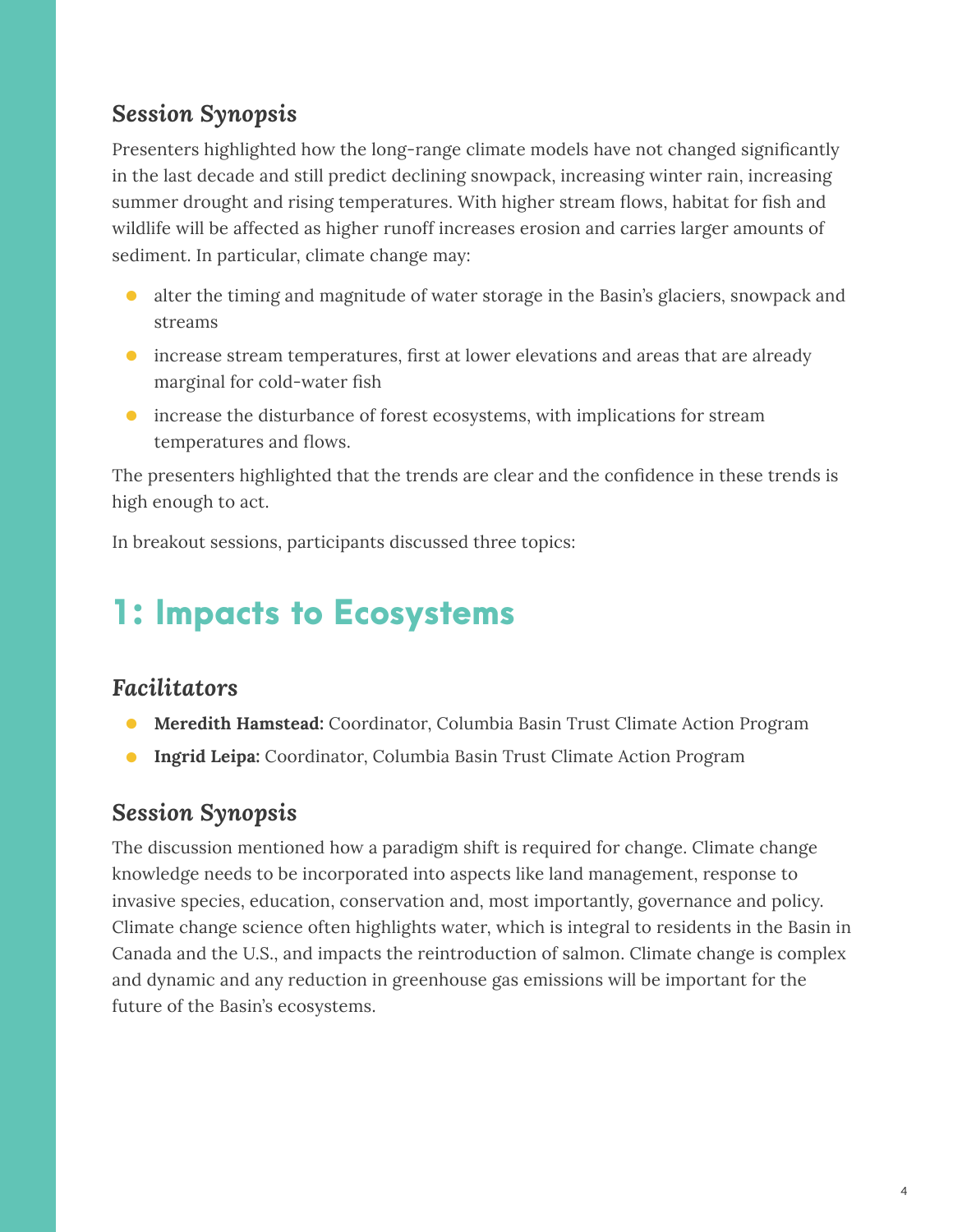

## 2: Energy Production

#### *Facilitators*

- **Karen Studarus:** Resilience Team Lead, Electricity Infrastructure Group, Pacific Northwest National Laboratory
- **Ben Kujala:** Director of Power Planning, Northwest Power and Conservation Council

#### *Session Synopsis*

Public awareness and education are required to help people in the Basin understand how climate change impacts energy. Regions, rivers, energy grid systems, economies and culture are interconnected, and climate change may affect all of them. By stressing many uses of the river, it affects everyone. But there is a myriad of choices, and some changes can be addressed now.

For example, the reservoirs behind dams are slow moving, and on warm, sunny days particularly a succession of such days—they can heat to temperatures that are lethal to cold-water fish like salmon. In fact, this happened in 2015 and resulted in the deaths of more than a quarter million adult sockeye salmon. If water moved through the reservoirs more quickly, fish would be exposed to higher water temperatures for a shorter time, increasing their chances of survival and perhaps cooling the water temperature. But that would require operational changes at the dams. In turn, this could affect electricity production if more water were spilled over the dams and less went through turbines.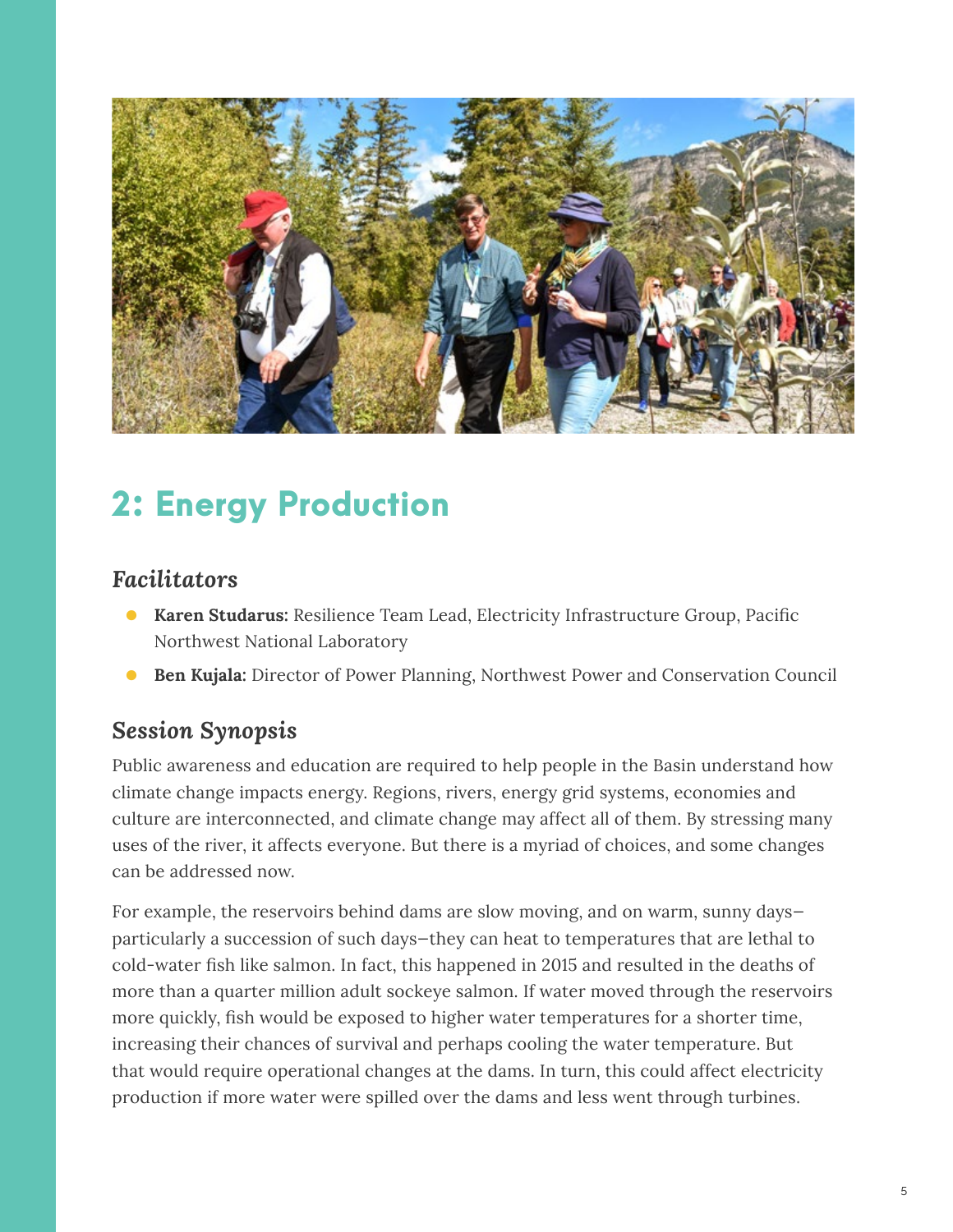As well, higher river flows could increase the flood risk in communities close to rivers. Conversely, in drier times of the year, when river flows are lower, docks and other submerged infrastructure could be affected. In a region so dependent on hydropower, changes in river flows affect energy production *and* many other areas of the economy.

Also, some people envision a future in which they rely less on large power plants, regardless of the type of generation. One possible scenario for the security of electricity is a decentralized power supply; this means gradually moving away from a small number of large power plants toward smaller generating plants that may be situated within communities and close to power consumers.

In addition, climate change adaptation needs to consider how some communities may be more vulnerable to the impacts. This is particularly true for those that rely heavily on rivers for irrigation, municipal water supply, recreation, fishing (commercial, tribal and recreational) and transportation.

### 3: Stream Flow

#### *Facilitators*

- **Ben Pelto:** PhD Candidate, University of Northern British Columbia
- **Tim Hicks:** Senior Manager, Delivery of Benefits, Columbia Basin Trust



#### *Session Synopsis*

Low stream flow in the summer months will impact hydroelectric energy production and salmon restoration. However, winter flows may increase due to more rain on snow and warmer temperatures. All these changes will have economic impacts. Stream flows affect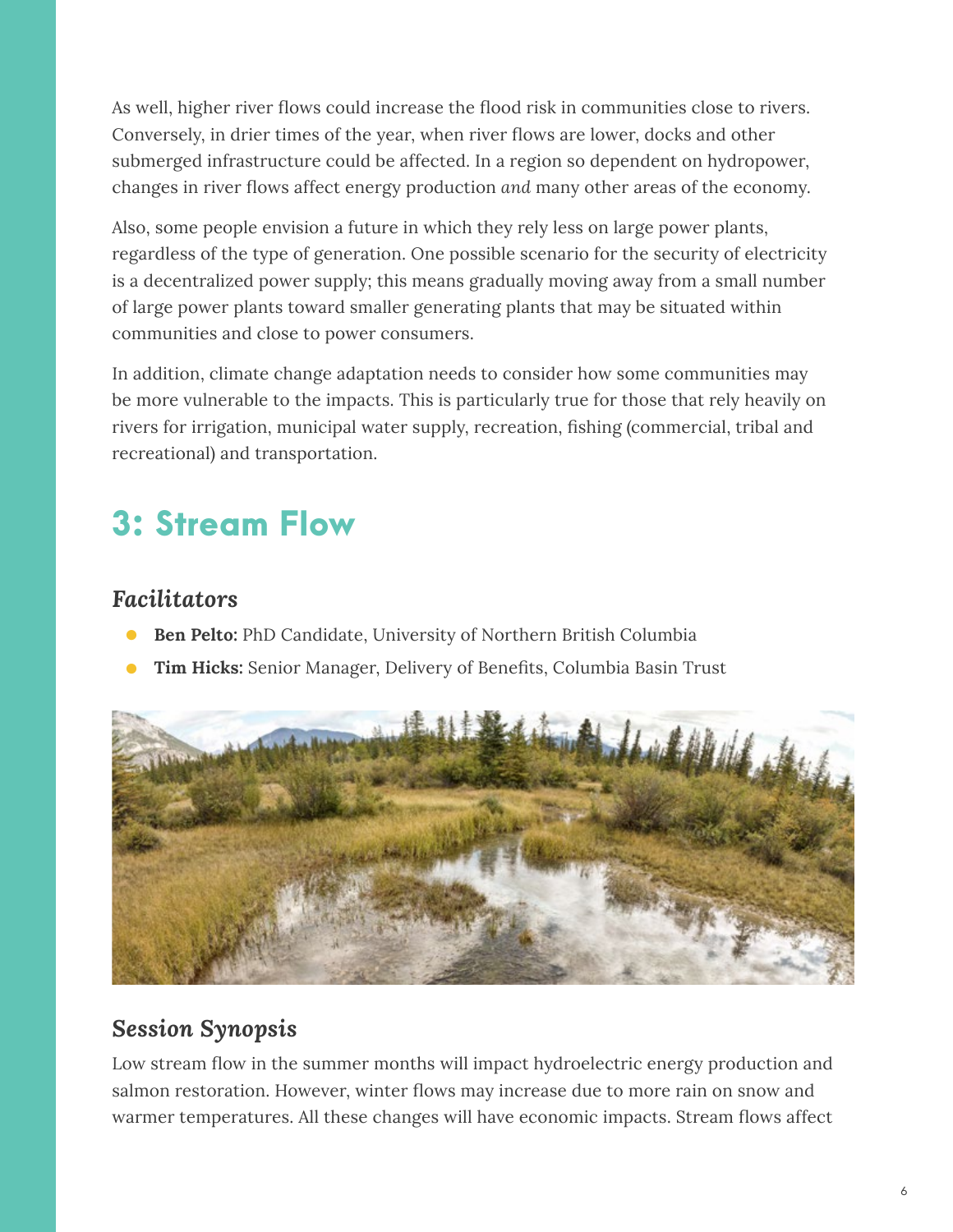water temperatures in tributaries, but scientists aren't yet sure what other impacts the change in runoff will have, including on fish and wildlife. American and Canadian agencies are working on the same issues, but not necessarily using the same protocols.

There are opportunities for more action. For example, decision-makers can collect additional data on the current changes so they better know how to adapt. Also, traditional knowledge from Indigenous peoples can help everyone better understand climate change science and how they can transform their relationships with water. This includes knowledge about:

- conserving water and its economic and spiritual values
- conserving water in the face of diminishing or changing supplies
- restoring and improving fish and wildlife habitat
- making other investments that boost the value of the region's so-called "natural capital."

## <span id="page-8-0"></span>Impacts of and Response to Invasive Species

#### *Moderators*

- **Justin Bush:** Executive Coordinator, Washington Invasive Species Council
- **Martina Beck:** Unit Head, Invasive Fauna, BC Ministry of Environment and Climate Change Strategy

#### *Presenters*

- **Michael Zimmer:** Fisheries Biologist, Okanagan Nation Alliance
- **Kate Wilson:** Invasive Species Outreach Coordinator, Montana Department of Natural Resources & Conservation
- **Thomas Woolf:** Aquatic Invasive Species Bureau Chief, Montana Fish, Wildlife and Parks
- **Catherine MacRae:** Invasive Plant Specialist, BC Ministry of Forests, Lands, Natural Resource Operations and Rural Development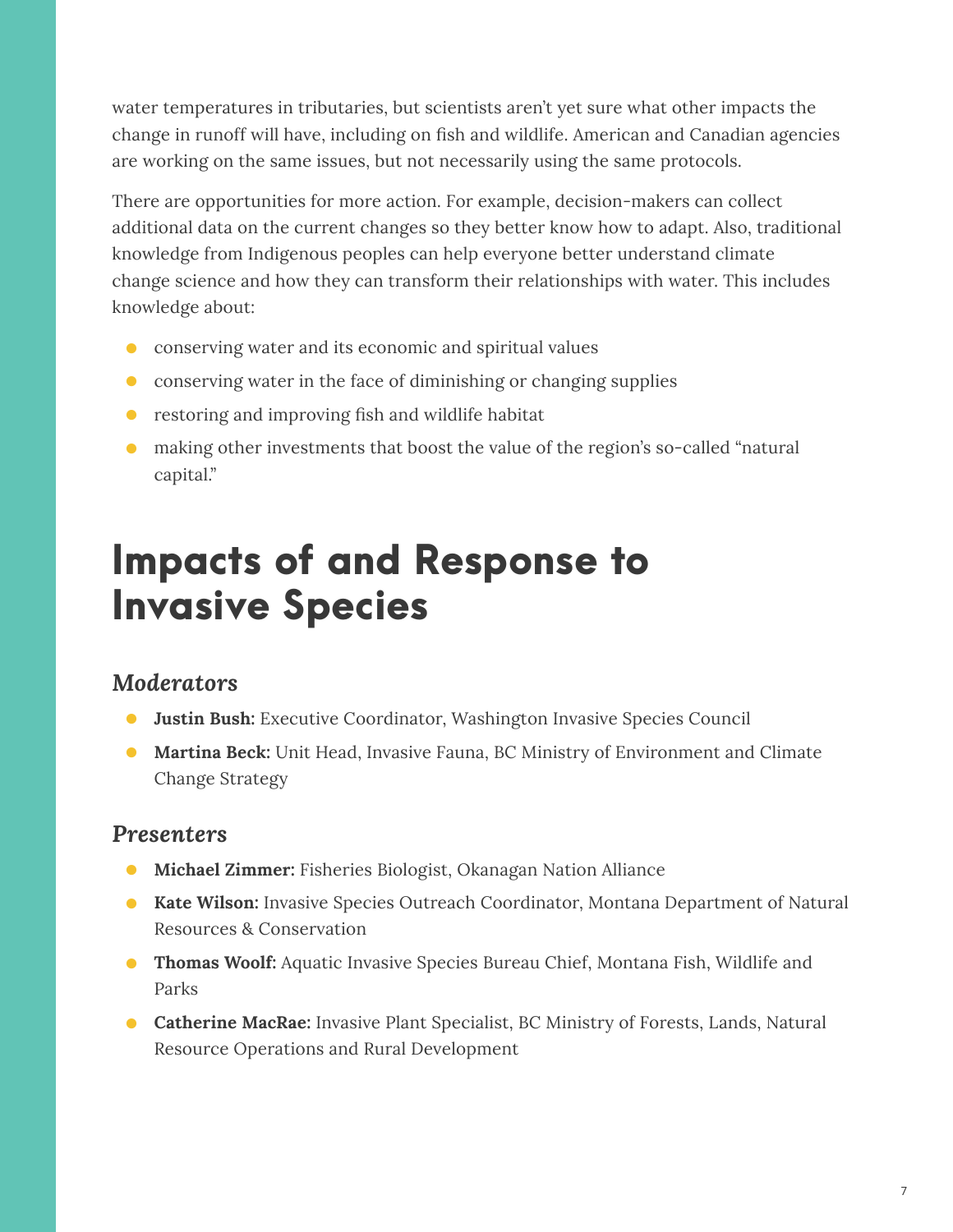#### *Session Description*

This session focused on the significance and impacts of aquatic and terrestrial invasive species in the Basin, including northern pike and zebra and quagga mussels. For each species, discussions focused on opportunities for transboundary solutions and collaborations.

#### *Session Synopsis*

A significant issue facing the Basin is the proliferation of invasive species, including zebra and quagga mussels, northern pike, aquatic plant species like flowering rush and terrestrial species like feral pigs. These can significantly impact the economy, the environment and human health, changing the ecosystem and affecting irrigation, hydropower and municipal water infrastructure.

Flowering rush, for example, interferes with water flow, reduces water quality and availability, displaces native aquatic and riparian species, and alters valuable fish and wildlife habitat. Northern pike assertively competes against every other fish species in the same water body and is an aggressive predator.

Many of these invasions have been caused by humans, which means humans are a large part of the solution. To manage and keep these species at bay, aspects like these are essential: legislative support (particularly adequate and stable funding), supportive management, dedicated trained staff, enforcement support, coordination and collaboration.

## <span id="page-9-0"></span>The Columbia River Treaty

#### *Moderators*

- **Cindy Pearce:** Executive Director, Columbia River Treaty Local Governments Committee
- **Jim Heffernan:** Policy Analyst, Columbia River Treaty, Columbia River Inter-Tribal Fish Commission

#### *Remarks by*

- **Sylvain Fabi:** Executive Director, U.S. Transboundary Affairs, Global Affairs Canada
- **Katherine Dhanani:** U.S. Consul General in Vancouver, B.C.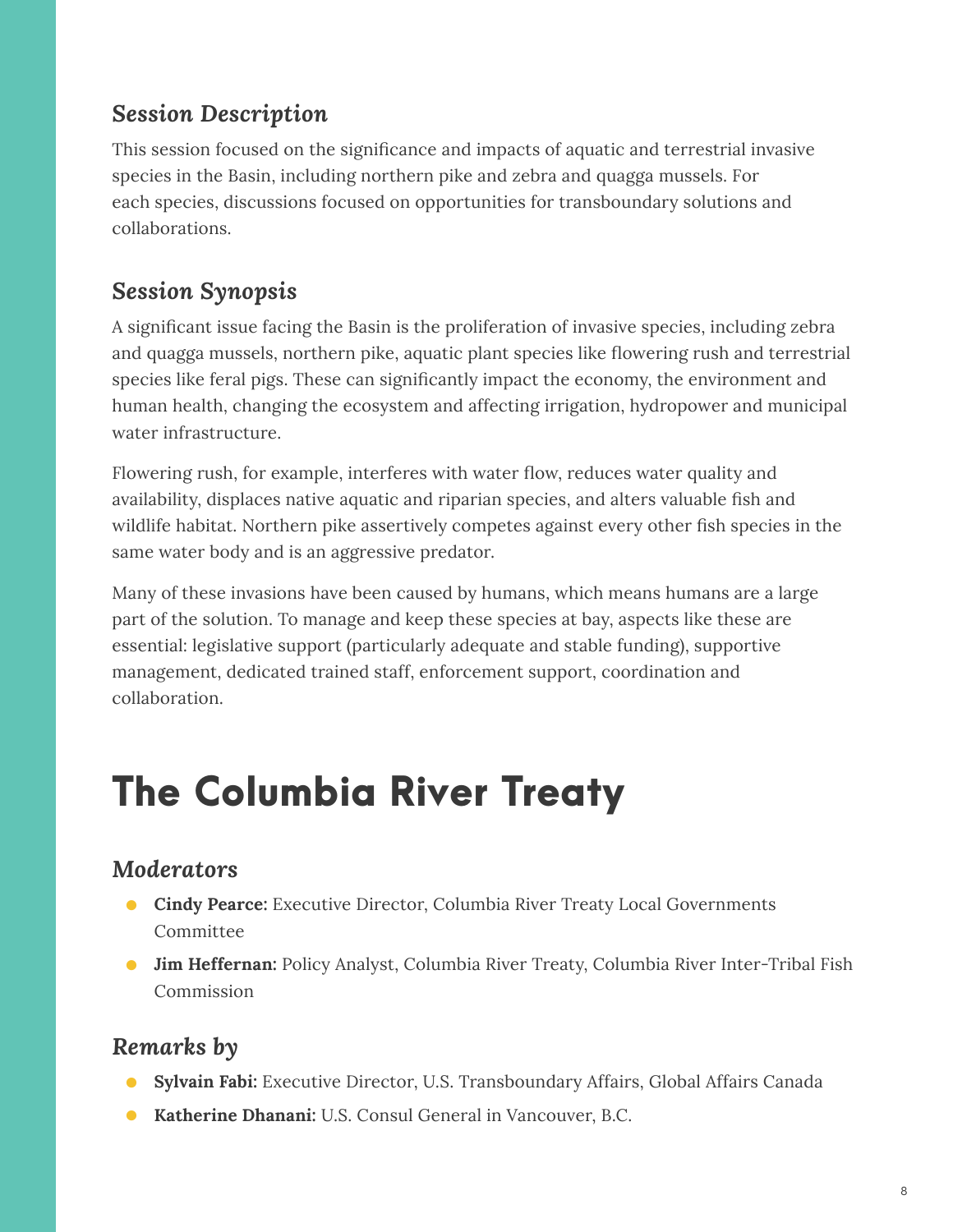#### *Session Description*

This session offered an update on Columbia River Treaty negotiations from both Canada and the U.S. and enabled participants to hear and offer multiple perspectives on the treaty. The key topics included flood control, downstream benefits and ecosystem function.

#### *Session Synopsis*

The Columbia River Treaty was initiated in 1944, signed in 1961 and implemented in 1964. In 2014, either Canada or the U.S. could have given 10 years' notice to terminate the treaty (in 2024), but both decided to continue it, with modifications. This means that, in 2024, the approach to flood risk management may change dramatically.

In this session, **Sylvain Fabi**, lead Canadian negotiator for the treaty, highlighted the mutual respect and spirit of collaboration that exists among the negotiators for Canada and the U.S. as they work on a revision of the treaty. Both countries want an equitable sharing of hydropower benefits and see flood risk management as a high priority. Fabi asked participants to consider what constitutes "equitable." The details of flood risk management remain a matter for discussion. He stated that both countries want an agreement that is fair and addresses issues in the first treaty.



**Katherine Dhanani**, the U.S. Consul General in Vancouver, noted Canada is a close neighbour and friend, like a family member. Canada and the U.S. have different approaches to many things, including the treaty, but the U.S. is eager to move forward in defining how everyone will continue to benefit from the treaty. Both countries benefit from coordinated flood control and hydropower operations, and the treaty remains extremely important, but she said it can be improved. The treaty is a model for transboundary water cooperation and has led to mutual economic benefits. The two countries seek an equitable sharing of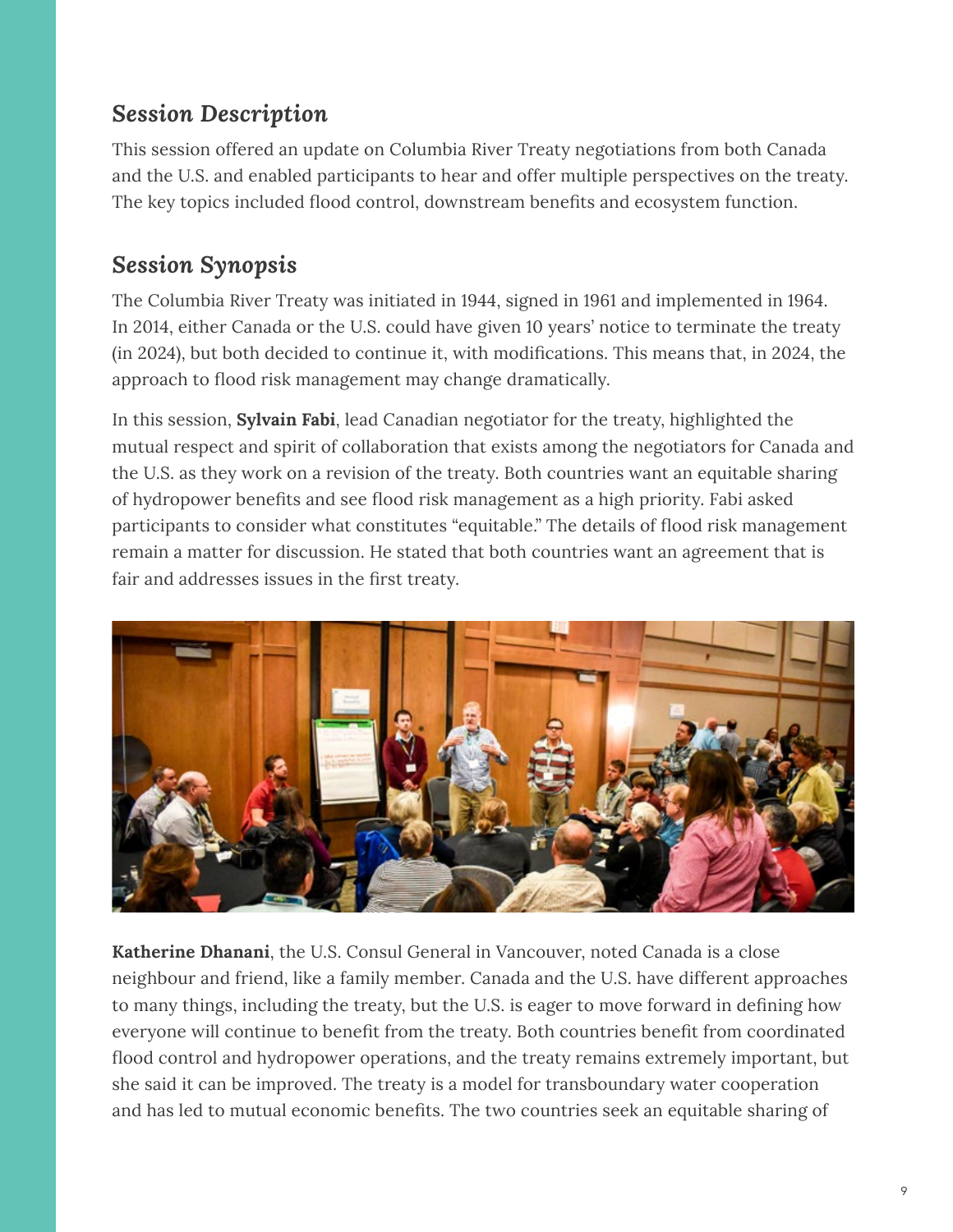benefits from hydropower operations, but the two sides need to agree on what is truly equitable. Both countries have a mutual interest in the Basin's shared ecosystem, and there is a desire to work though ecosystem issues together, including climate change impacts.

Participants engaged in table discussions on several topics:

### 1: Ecosystem Function

Participants felt that ecosystem function could be expanded to include agriculture activities in the Basin. Ecosystem function also needs to be defined with measurable metrics, which may help prevent changes, like increased flows, that benefit some species but may actually harm others. The definition should incorporate the non-monetary contribution of ecosystems. The treaty should be modernized to be flexible and adaptable with respect to ecosystem function and include an enforcement mechanism to ensure that dam operators follow guidelines for flows that enhance the ecosystem. The current treaty has no provision for regular reviews, but if the revised treaty called for periodic reviews, the two countries could better coordinate dam operations, river flows and treaty policies.

### 2: Flood Risk Management

To manage floods, the treaty must become more adaptive so it can better address climate change and changes to reservoir management. Forecasting and modelling technology could be used to balance flood mitigation, plus help the two countries agree on acceptable flood levels. Educating the public about flood risk management and its relation to the treaty could be improved.

## 3: Indigenous Perspectives

Both Canadian and American Indigenous nations must be fully represented throughout the renegotiation and implementation of the modernized treaty. The treaty needs to acknowledge, respect and protect Indigenous voices. This could be done by allocating funding to Indigenous youth programs with a focus on building knowledge of science and culture in the Basin. Also, the reintroduction of salmon into the river will renew the cultural importance of the river.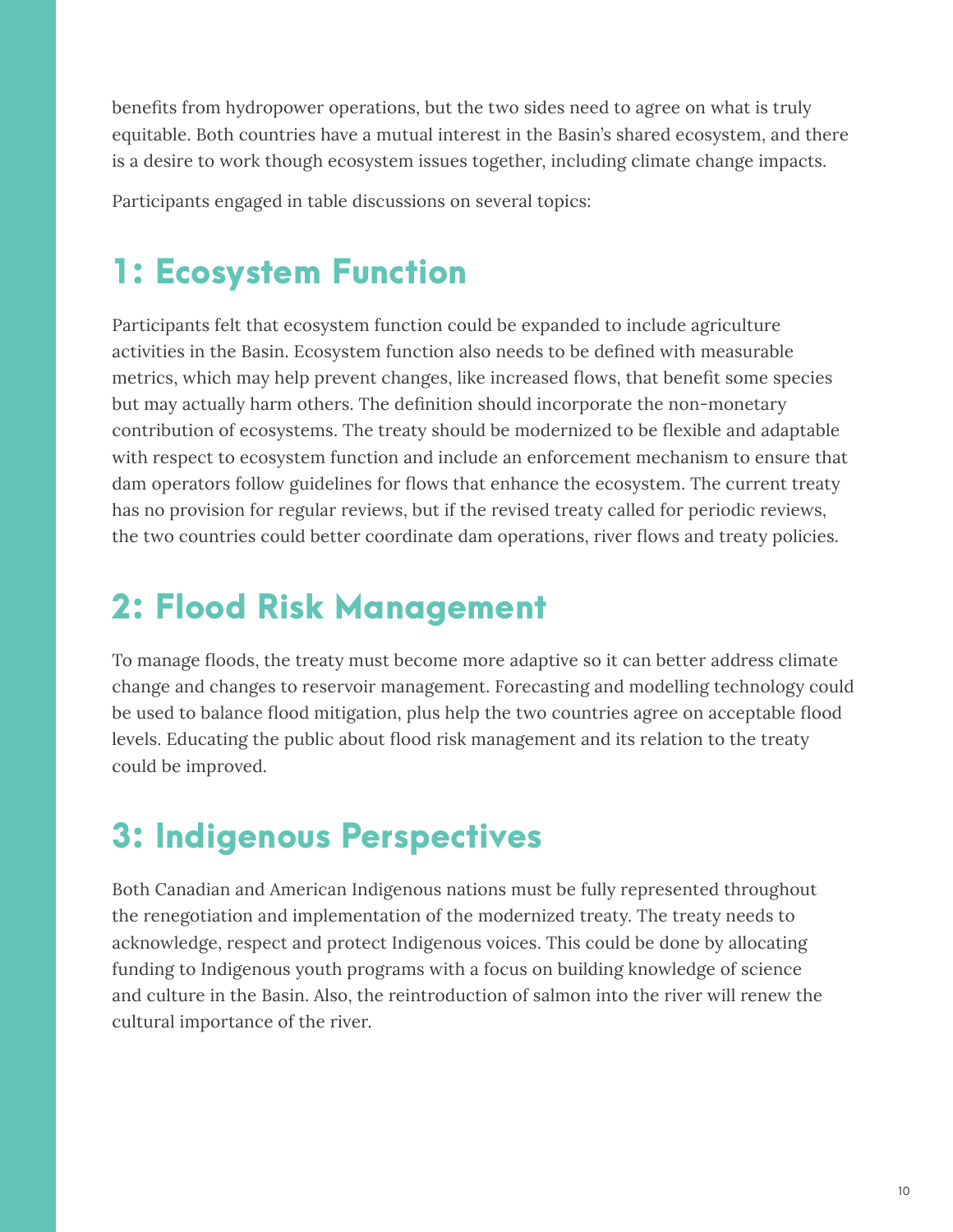### 4: Mutual Benefits

The current treaty negotiations need to include more participants than only the Canadian and U.S. governments, such as First Nations and tribes in the Basin. The benefits and costs are different today than in 1961, and the modernized treaty must address parameters such as ecosystem function, water quality and salmon habitat integrity and viability. It must also address upstream losses caused by downstream benefits.

### 5: Other Interests

Other interests with regards to the treaty may include the following:

- Agriculture and irrigation
- Transportation and navigation: Waterway navigation is important, and this needs to be considered and coordinated as many groups need to access water
- Recreation: This is often viewed as an externality, but it is an authorized purpose of some of the Columbia River dams in the U.S. and so needs to be assessed and accounted for
- Climate impacts: As hydropower dams age, they could be replaced with renewable power resources
- Forestry
- Equitable consideration for water storage
- Water quality
- Acknowledgement of cultural losses caused by the inundation of reservoirs behind the dams
- Health of the river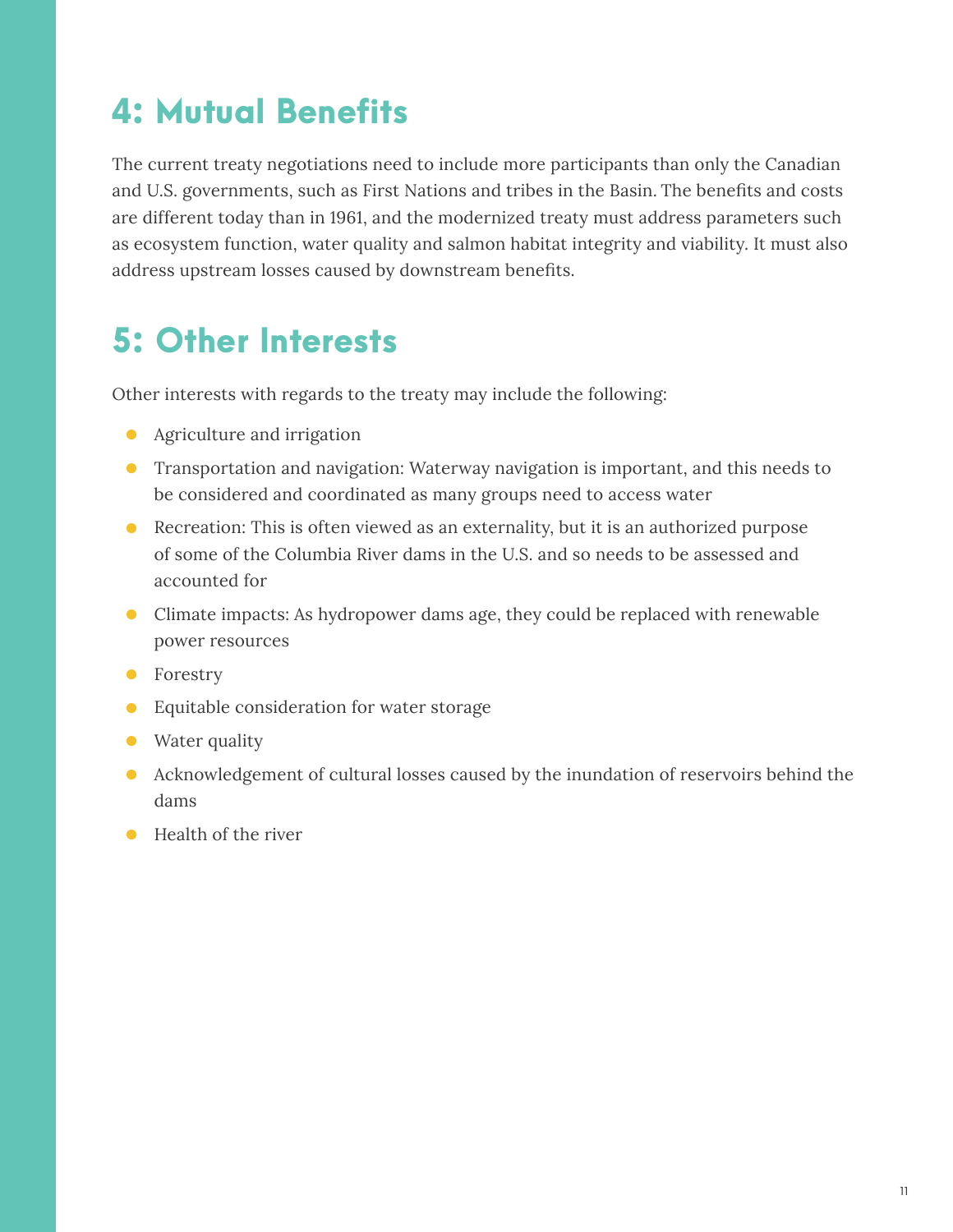## <span id="page-13-0"></span>Salmon Restoration and Reintroduction: U.S. and Canadian **Perspectives**

#### *Moderator*

● **Mark Thomas:** Councillor, Shuswap

#### *Presenters*

- **Bill Green:** Lands Special Initiatives Advisor, Ktunaxa Nation Council
- **Howie Wright:** Fisheries Program Manager, Okanagan Nation Alliance
- **John Sirois:** Committee Coordinator, Upper Columbia United Tribes

#### *Session Description*

The session began at the Kimberley Conference Center with presentations on salmon reintroduction and restoration by First Nations and Columbia Basin tribes. Delegates then travelled by bus to Tilly Park at Columbia Lake, the headwaters of the river, where experts were available to discuss the work in detail.

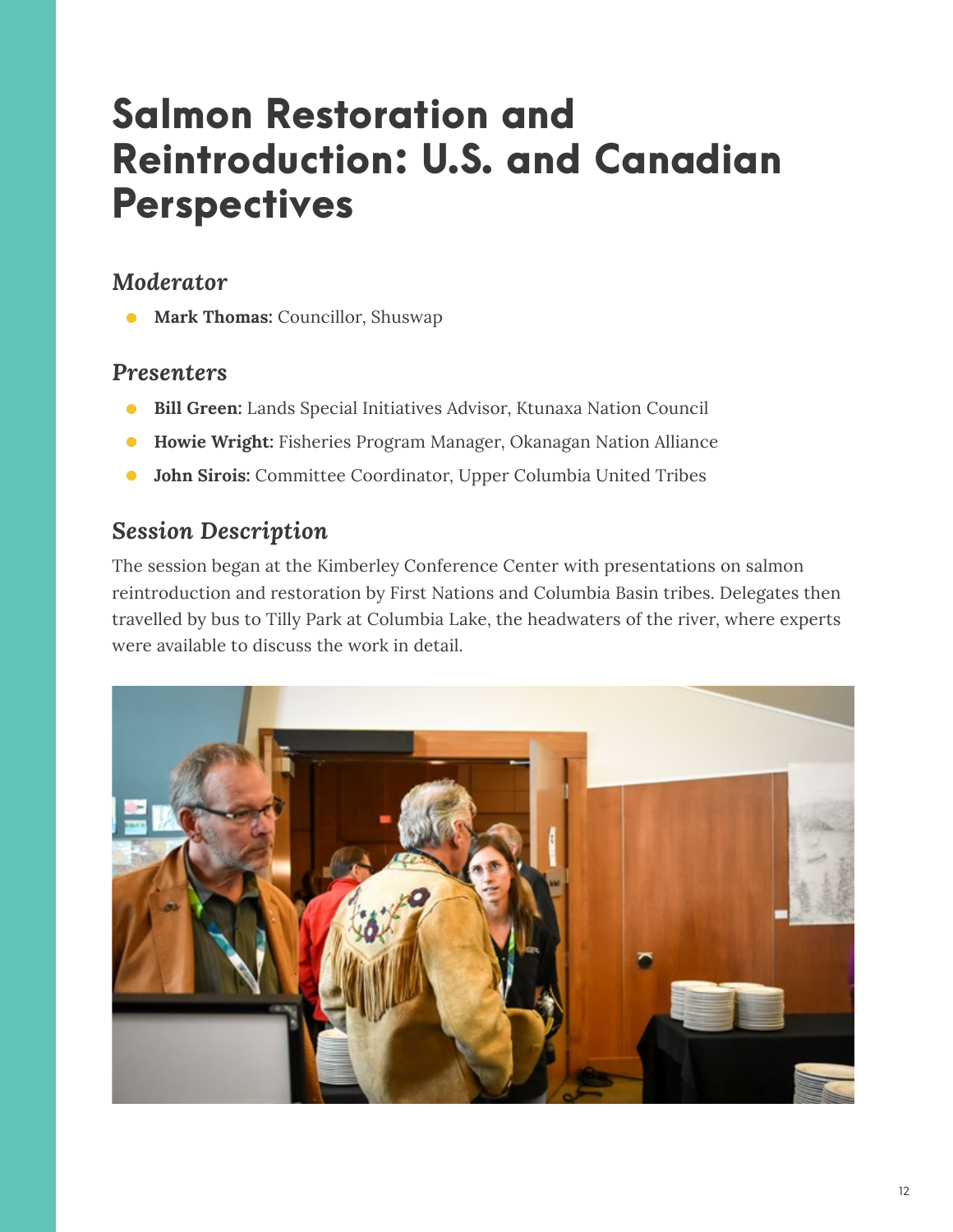#### *Session Synopsis*

"Why salmon restoration?" This was the opening question posed by moderator Mark Thomas from the Shuswap Indian Band.

Salmon are fundamental to the life and culture of Indigenous peoples in the Basin, whose identity is often defined by the Columbia River. Impacted tribes and First Nations have already done a lot of pivotal work and collaboration regarding salmon restoration.

Salmon life cycle modelling predicts there is enough habitat to viably reintroduce salmon in the river above Grand Coulee and Chief Joseph dams. It also predicts this would be a worthwhile investment, especially since the technology to enable spawning passage exists.

Another assessment has looked at the feasibility of reintroducing salmon in the Upper Columbia. The results indicate this portion of the river has suitable habitat for significant numbers of fish, and that suitable donor stocks are likely available.

It is the responsibility of Columbia River First Nations and tribes to ask for healthy salmon populations. Return of salmon would rekindle connections between these people, salmon and their cultures, while salmon fishing is linked to the identity and experiential education of Indigenous youth. Salmon reintroduction is about reconciliation.

The 2007 United Nations' Declaration of Responsibilities to Indigenous Peoples recommends that governments shall provide compensation for actions that dispossess Indigenous Peoples of their lands, territories, or resources such as salmon.

## <span id="page-14-0"></span>Field Trip

#### *General Description*

A half-day field trip to the Columbia River headwaters featured subject-matter experts, researchers and members of Canadian First Nations and U.S. tribes, who facilitated on-thego discussions and breakout sessions against the spectacular backdrop of Columbia Lake at Canal Flats, BC.

Participants learned about the past, present and future of salmon in the Columbia River. The trip included cultural and spiritual ceremonies, as well as a variety of other activities, displays, performances and talks. Participants engaged with researchers, topic experts and traditional knowledge keepers to learn about the history, importance, challenges and potential future of salmon in the Basin, as well as the reintroduction of salmon into the Columbia River above Chief Joseph and Grand Coulee dams in Washington and into British Columbia.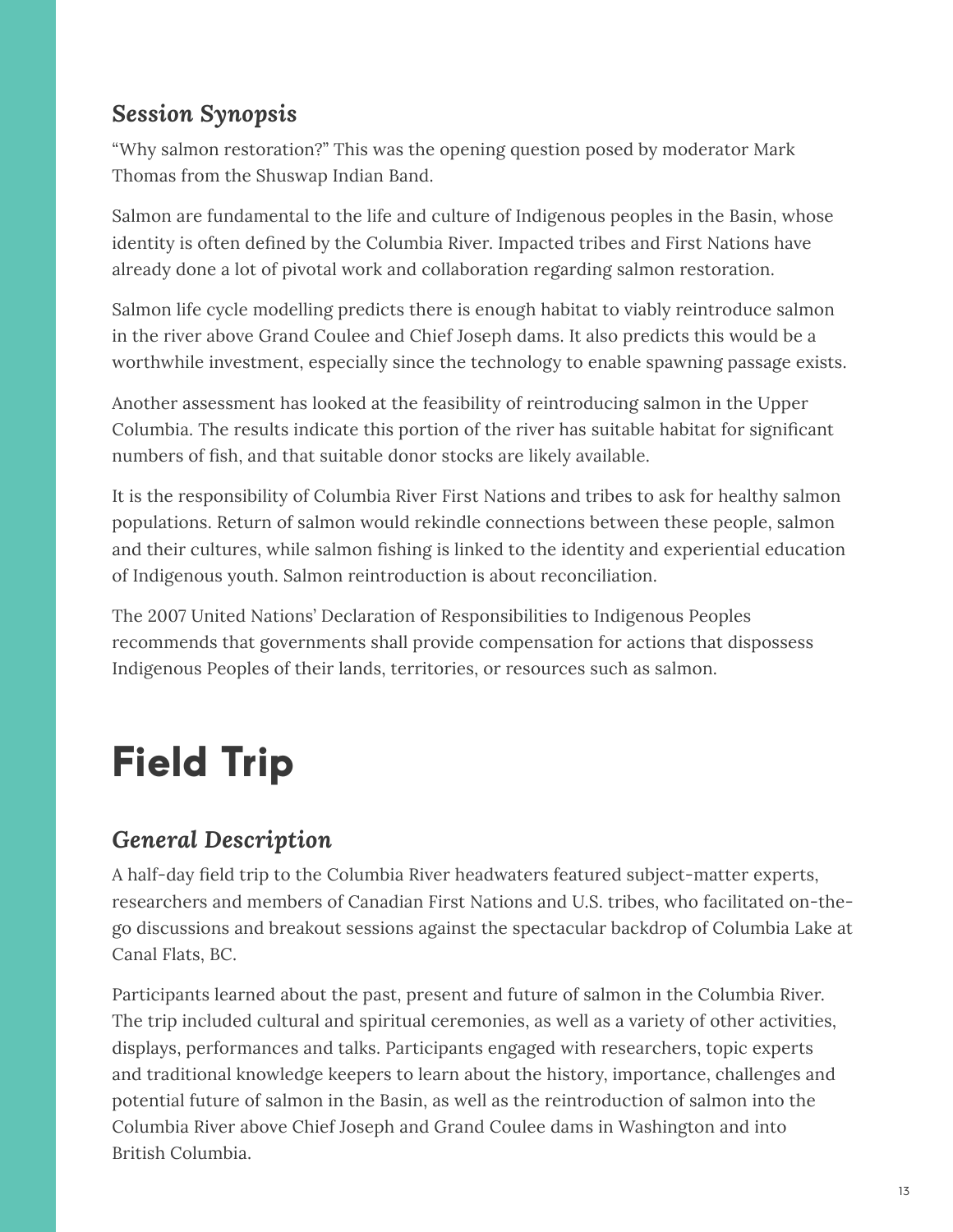#### 1: Canal Flats: Salmon Restoration and Reintroduction Discussions, Columbia Lake Headwaters Tours

#### *Presenters*

- **Tom Biladeau:** Habitat Restoration Biologist, Coeur d'Alene Tribe
- **Steve Dearden:** Vice-President Sales, WHOOSHH Innovations
- **Tobias Kock:** Research Fish Biologist, U.S. Geological Survey
- **Howie Wright:** Fisheries Program Manager, Okanagan Nation Alliance
- **Jill Hardiman:** Fish Biologist, U.S. Geological Survey
- **Will Warnock:** Senior Aquatic Biologist, Canadian Columbia River Inter-Tribal Fisheries Commission
- **Casey Baldwin:** Senior Research Scientist, Colville Confederated Tribes
- **Conor Giorgi:** Anadromous Program Manager, Spokane Tribe of Indians
- **Richard Bussanich:** Senior Fisheries Biologist, Okanagan Nation Alliance
- **Misun Kang:** Aquatic Ecologist, Canadian Columbia River Inter-Tribal Fisheries Commission
- **Clint Alexander:** President, Practice Area, Water Resource Management, Essa Technologies

#### *Session Synopsis*

Participants bused to Tilley Memorial Park in Canal Flats and engaged with experts on the elements of salmon restoration and reintroduction. Participants were provided information on the salmon life cycle, fish passage and reintroduction examples in the Columbia River. They were also provided information on salmon species selection, habitat assessment and collaboration.

During the field trip, two buses took participants from Tilley Memorial Park to the headwaters of the Columbia River for guided tours. Members of the Ktunaxa Nation Council and Shuswap Indian Band, and local historians, provided commentary that engaged participants on various topics in front of this beautiful and meaningful setting. The field trip also gave context to the telling of the Ktunaxa creation story later that day.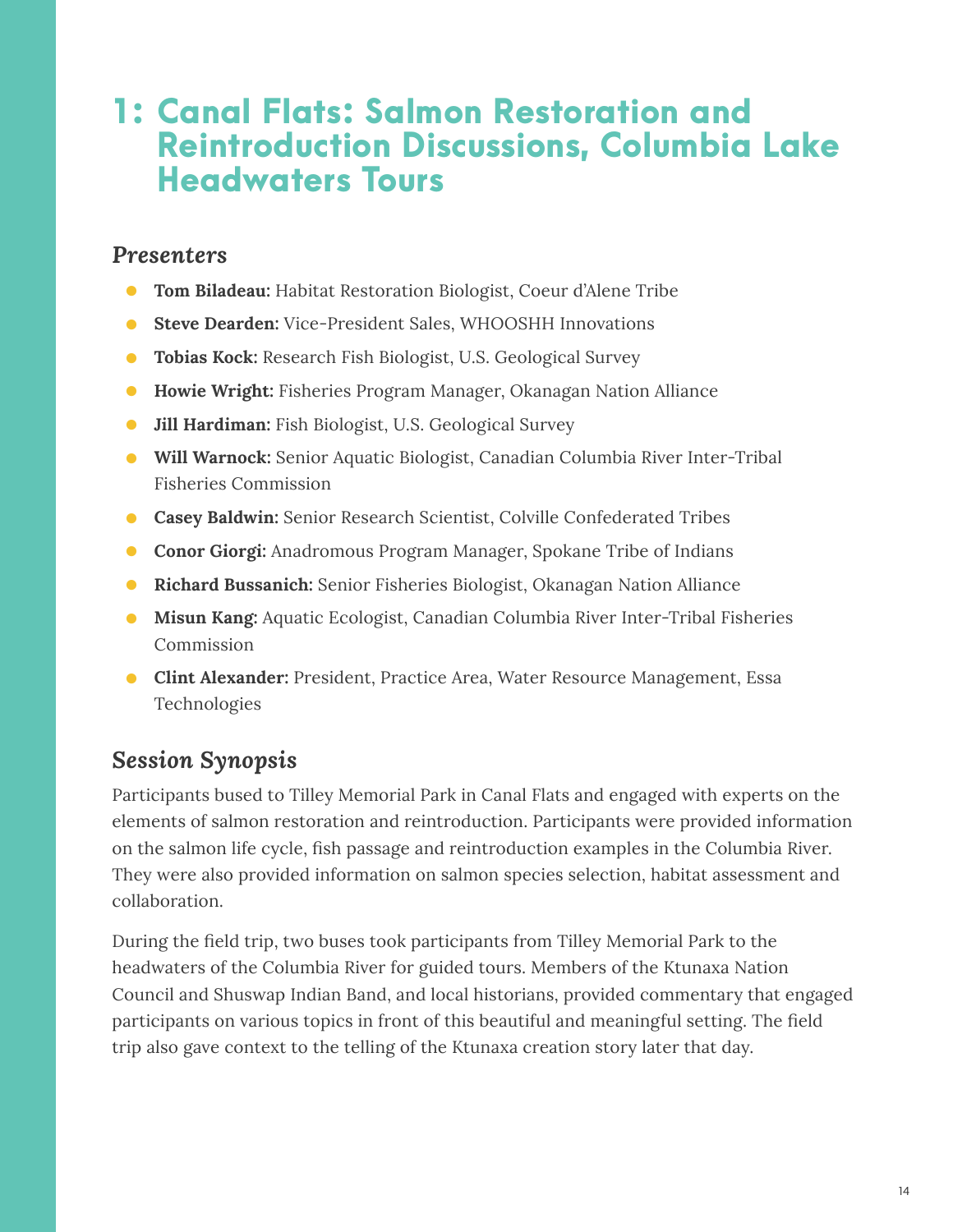### 2: Cultural and Spiritual Ceremony

#### *Activities and Presenters*

- **Horse Ceremony:** Ktunaxa Dance Troupe
- **Storytelling:** Joe Pierre Jr., Nasuʔkin (Chief), ʔaq̓am
- **Storytelling:** Kenthen Thomas, Secwepemc Storyteller, Shuswap

#### *Session Synopsis*

In Canal Flats, participants watched a touching ceremony given by representatives from three First Nations. After each performance, the performers passed along the mic and gave space for the next performer in a respectful way, displaying gratitude for each nation's story and part in the ceremony.

The Ktunaxa Dance Troupe shared a spiritual and cultural ceremony that included youth paddling to the shores of Columbia Lake, a horse ceremony, dancing and prayers. Nasuʔkin (Chief) Joe Pierre of ʔaq̓am shared the Ktunaxa creation story. Kenthen Thomas shared humorous Secwepemc stories of coyote, including how kindness taught him how to make a tree fall in love with him, which left the crowd laughing and wanting to hear more.

## <span id="page-16-0"></span>Indigenous Voices

#### *Moderator*

● **Joe Pierre:** Nasuʔkin (Chief), ʔaq̓am

#### *Presenters*

- **Jaime Pinkham:** Executive Director, Columbia River Inter-Tribal Fish Commission
- **DR Michel:** Executive Director, Upper Columbia United Tribes
- **Chad Eneas:** Chief, Penticton Indian Band
- **Alfred Joseph:** Nasu?kin (Chief), ?akisqnuk
- **Wayne Christian:** Kúkpi7 (Tribal Chief), Shuswap Nation Tribal Council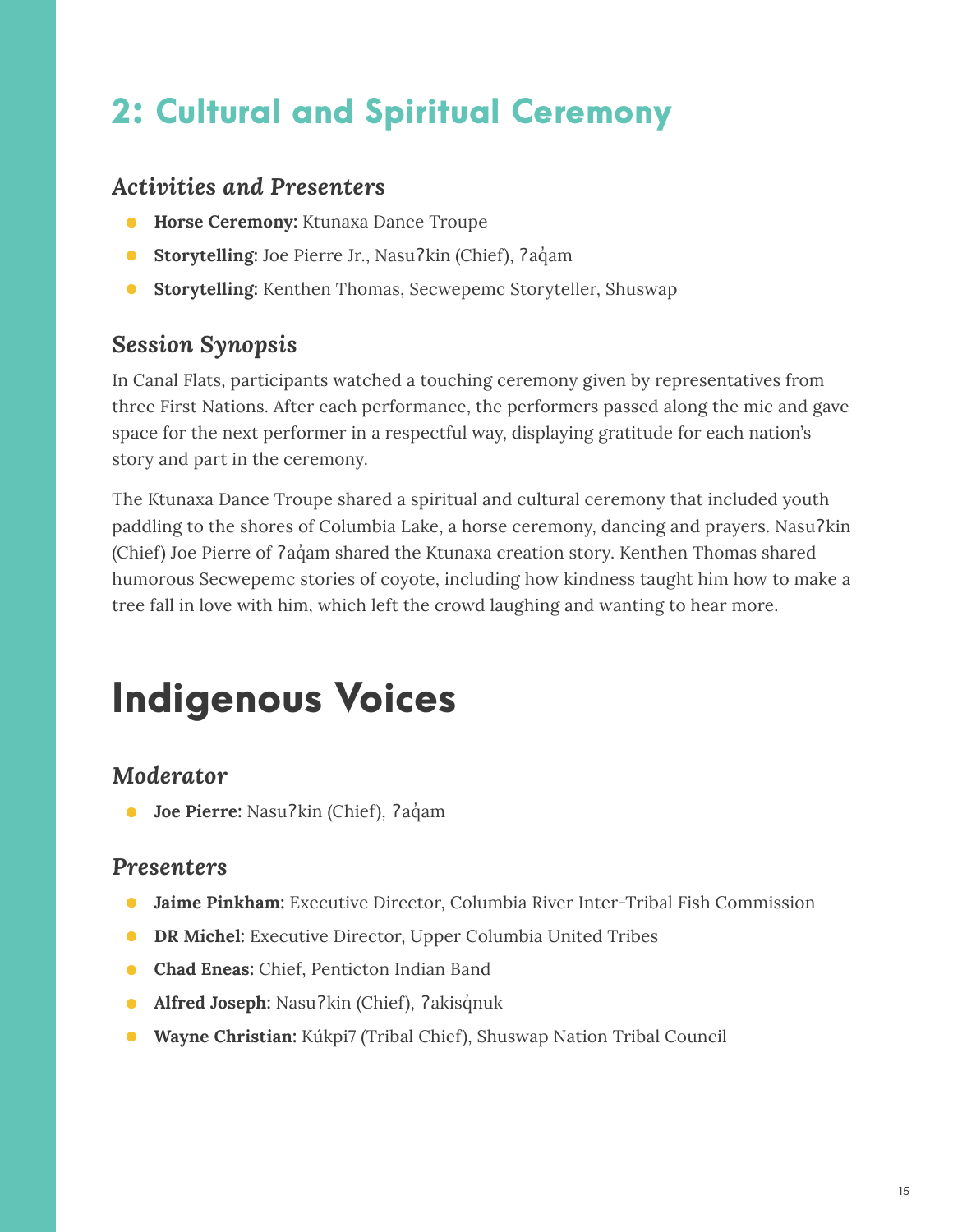#### *Session Description*

This powerful session highlighted the perspectives, interests and issues of Canadian First Nations and Columbia Basin Tribes.

#### *Session Synopsis*

The presenters were asked, "What does the Columbia River mean to your sovereign nation?"

**Jamie Pinkham**, Executive Director of the Columbia River Inter-Tribal Fish Commission and a member of the Nez Perce Tribe, said the Columbia River is important to the Nez Perce like the atmosphere is important to breathing, paraphrasing the language of a 1905 United States Supreme Court decision.

He said public policy over the long term didn't get it right. The failure was to exclude ecosystem-based functions from the Columbia River Treaty, focusing only on hydropower and flood control. It's good to bring tribes and First Nations into the treaty negotiations, as they bring cultural, political, scientific and business expertise to the negotiating table.



**DR Michel** of the Upper Columbia United Tribes (UCUT) said the tribes his organization represents lost their access to salmon at their traditional fishing locations when Grand Coulee Dam and later Chief Joseph Dam blocked salmon passage. The UCUT tribes are still honouring the salmon missing from the Columbia River.

Salmon is the future, he said. People shouldn't look at the cost of reintroduction, but at the cost of not having salmon. If people can look for water on Mars, they should be able to get a fish over a dam. If people set this as a priority for politicians, it can be done.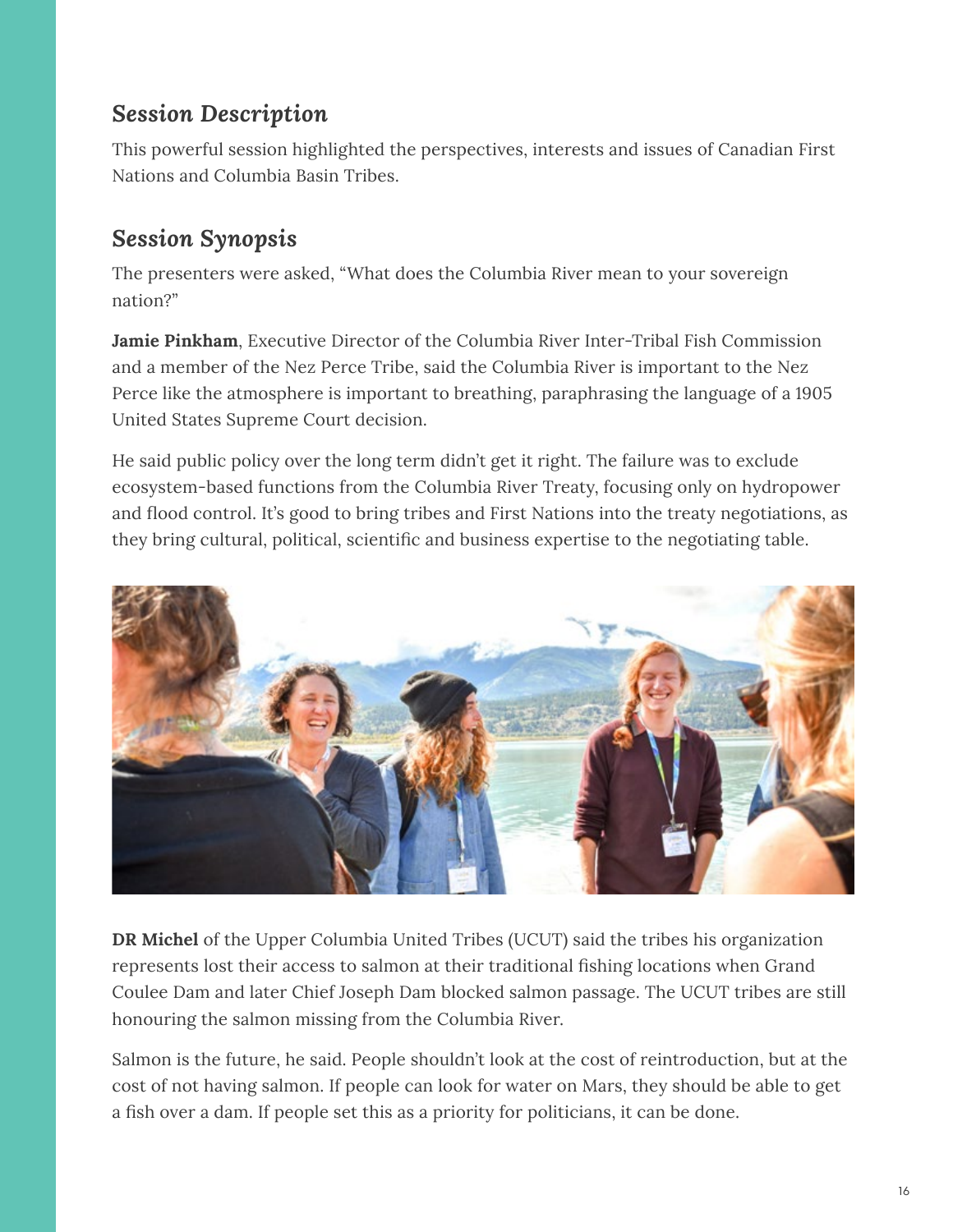**Chad Eneas**, Chief of the Penticton Indian Band, said First Nations members today are continuing to say the same thing as their ancestors did, and continue to be unheard. Local governments are willing to recognize Indigenous titles to land, which Indigenous peoples never relinquished, but higher levels of government aren't. He said that people don't have dominion over other living things on this planet.

Alfred Joseph, Nasu?kin (Chief) of ?akisqnuk, responded the Columbia River is an important water source. Since the dams blocked the river, the wildlife has changed. There are not as many muskrats, beavers and mink. He asked what effects on our lives "progress" has had, and said Indigenous peoples are responsible for the Earth.

Kúkpi7 **Wayne Christian**, Tribal Chief for the Shuswap Nation Tribal Council, responded with the recognition there have been 150 years of great harm to First Nations people in Canada.

In 1961, when the Columbia River Treaty was signed, Indigenous peoples weren't considered citizens and hadn't ceded, sold or surrendered the land and its resources. The treaty didn't recognize Indigenous peoples, and that needs to change. Now they need to be part of the negotiation process and considered to hold the land and resource rights.

Christian said Western and traditional science must coexist. Salmon passage has to be introduced into the treaty, creating life where it wasn't before and creating new ecosystems above the dams. People also have to think about climate change; otherwise, 50 years from now, the climate won't be liveable.

## <span id="page-18-0"></span>The Future of Energy

#### *Moderators*

- **Ben Kujala:** Director of Power Planning, Northwest Power and Conservation Council
- Paul Wieringa: Executive Director, Electricity Branch, BC Ministry of Energy, Mines and Petroleum Resources

#### *Presenters*

- **Mike MacDougall:** Vice-President, IT & Trade Policy, Powerex
- **Karen Studarus:** Resilience Team Lead, Electricity Infrastructure Group, Pacific Northwest National Laboratory
- **Ann Rendahl:** Commissioner, Washington Utilities and Transportation Commission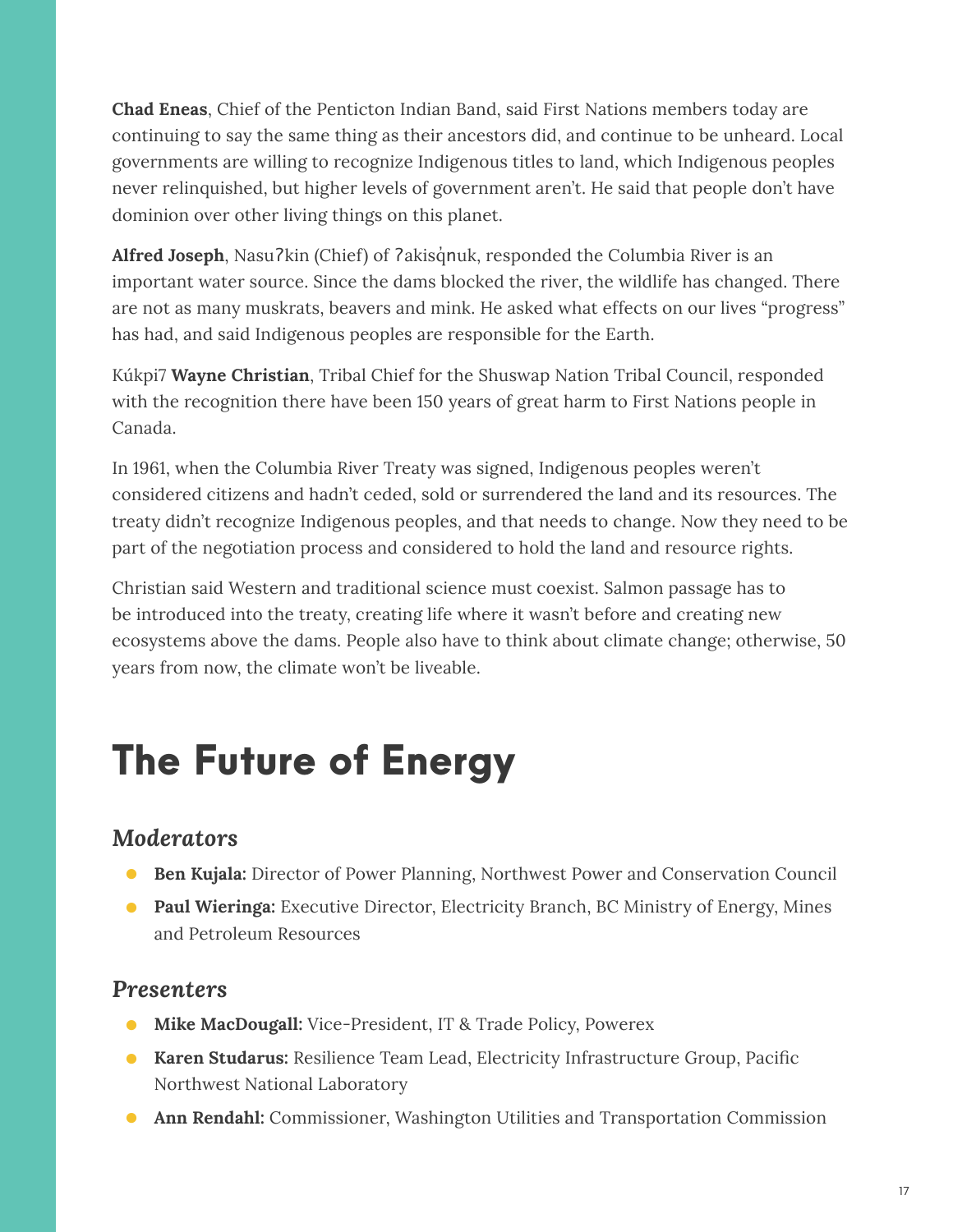#### *Session Description*

This session featured a discussion on three main topics: how energy markets are changing, innovation in renewable energy and progressive technology, and decarbonization. Experts from Canada and the U.S., representing a variety of backgrounds and interests, shared their perspectives on these topics. Discussions looked through a forward-thinking lens and focused on innovative solutions to existing challenges.

#### *Session Synopsis*

**Mike MacDougal**, Vice-President of IT & Trade Policy for Powerex, a subsidiary of BC Hydro, explained that the current power grid must meet the demands of consumers. This means there is a complex interplay in the power market in which energy is continuously bought and sold to meet both immediate and projected demands. There are many buyers and sellers that vary widely in size and impact on the energy market. The cost of solar power has been going down in recent years and now rivals the cost of power from thermal power plants. Solar is all about capital costs—there are no fuel costs. Power prices spike in the morning and evening, with lower prices during the day, when the sun shines.

**Karen Studarus** from the Pacific Northwest National Laboratory explained there is a continual dance in the system that keeps everything in balance. Power flows as needed across many jurisdictional boundaries: national, state, county and provincial. It is an exact and instantaneous interaction of supply and demand and a foundation of the successful daily functioning of societies. How do people keep this balance tomorrow, and in 20 years or 50 years? Studarus explained there are several innovations in tools and resources to help. How to choose which resources to keep the dance going is important. It is important to think about the "what if" questions about the future: regulations, fish, power supply, power resources. The tools are coming; power generators and consumers are increasingly engaged and there are developments for better modelling, forecast planning and accuracy.

**Ann Rendahl**, a member of the Washington Utilities and Transportation Commission, explained how societies around the globe must commit to reducing carbon emissions. Efforts toward decarbonization involve changing to clean, reliable, affordable energy sources. Energy efficiency is recognized as a clean source of energy. We are developing more clean electricity: renewables, carbon capture, energy storage. Even new nuclear power is under consideration because it does not use fossil fuels and therefore does not release greenhouse gases. The efficiency of electricity use continues to improve, and there are plans to continue to electrify vehicles. Also, many homes and businesses are converting from natural gas to electricity for heating and air conditioning. Low-carbon fuels are being developed. There is innovation in clean fuels, energy generation and carbon capture to allow further decarbonization and energy storage. There is a lot of work right now on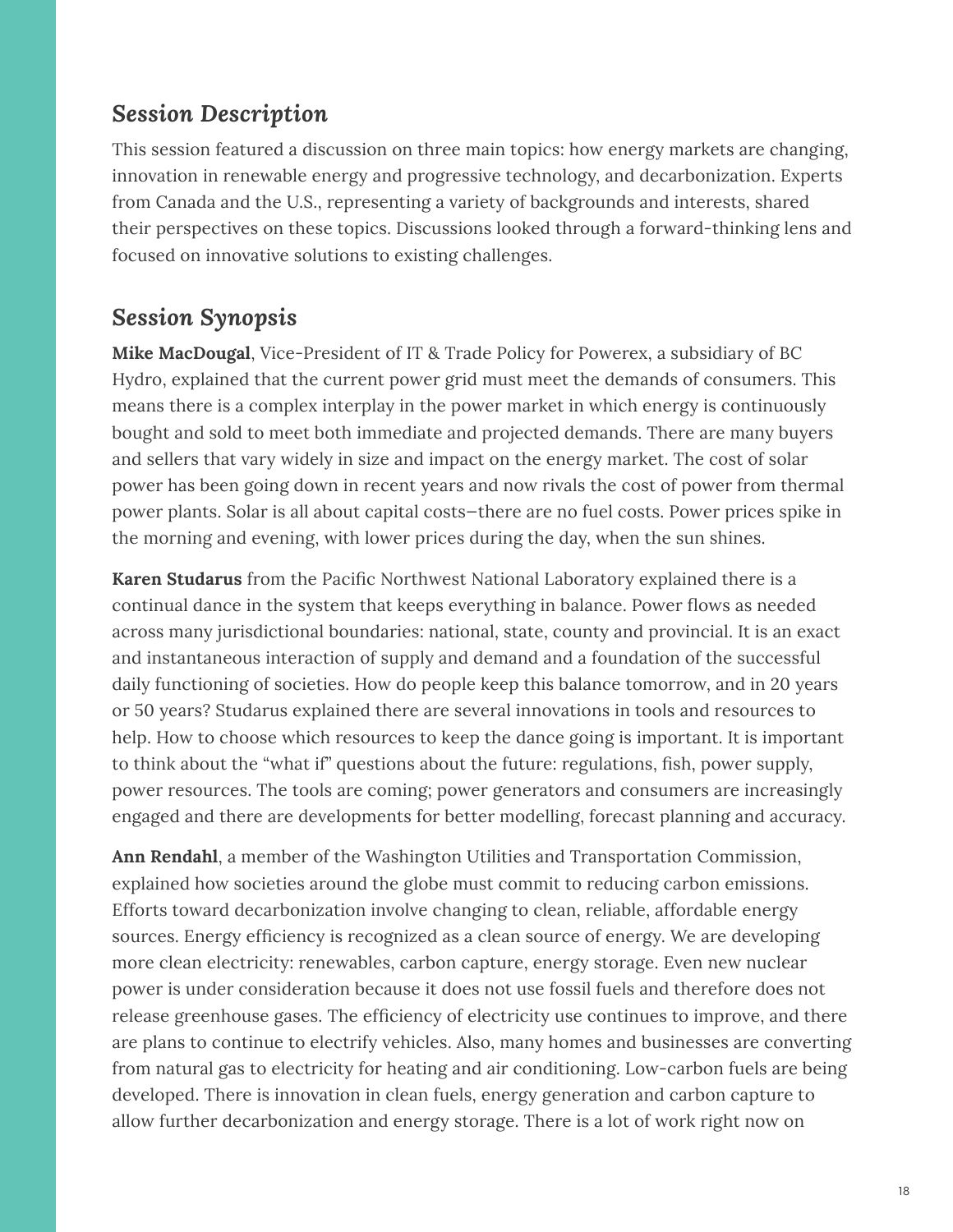batteries. Any new power source needs to be clean and sustainable.

Presenters spoke about political focus and actions already in place. Governments have a responsibility to develop policy and enforcement strategies, but there must be a willingness to capture knowledge from all stakeholders affected by the energy production sector and a commitment to rely on science to develop energy strategies and policies.

To achieve sustainability of the power system, considerations include:

- how to reduce the footprint of the power grid
- the impacts of energy production on ecosystems and all the organisms within them
- the sacrifices made by upstream people when priority is given to the needs of downstream people.

## <span id="page-20-0"></span>Transboundary Water Governance: The Future of Water Management

#### *Moderators*

- **Kathy Eichenberger:** Executive Director, Columbia River Treaty Review, BC Ministry of Energy, Mines and Petroleum Resources
- **Barb Cosens: Professor of Law, University of Idaho**

#### *Presenters*

- Adam Wicks-Arshack: Lawyer and PhD Student, University of Idaho
- **Richard Paisley:** Director, International Waters Governance Initiative, University of British Columbia
- **William Barquin:** Attorney General of the Kootenai Tribe of Idaho
- **Jon O'Riordan:** Strategic Water Policy Advisor, POLIS Project on Ecological Governance, University of Victoria

#### *Session Description*

This session highlighted innovative proposals and approaches to water governance in the Basin. It fostered discussion and ideas and featured unique perspectives on current gaps and how they can be addressed. It proposed models for international water governance and adaptive management to meet future challenges in the Basin.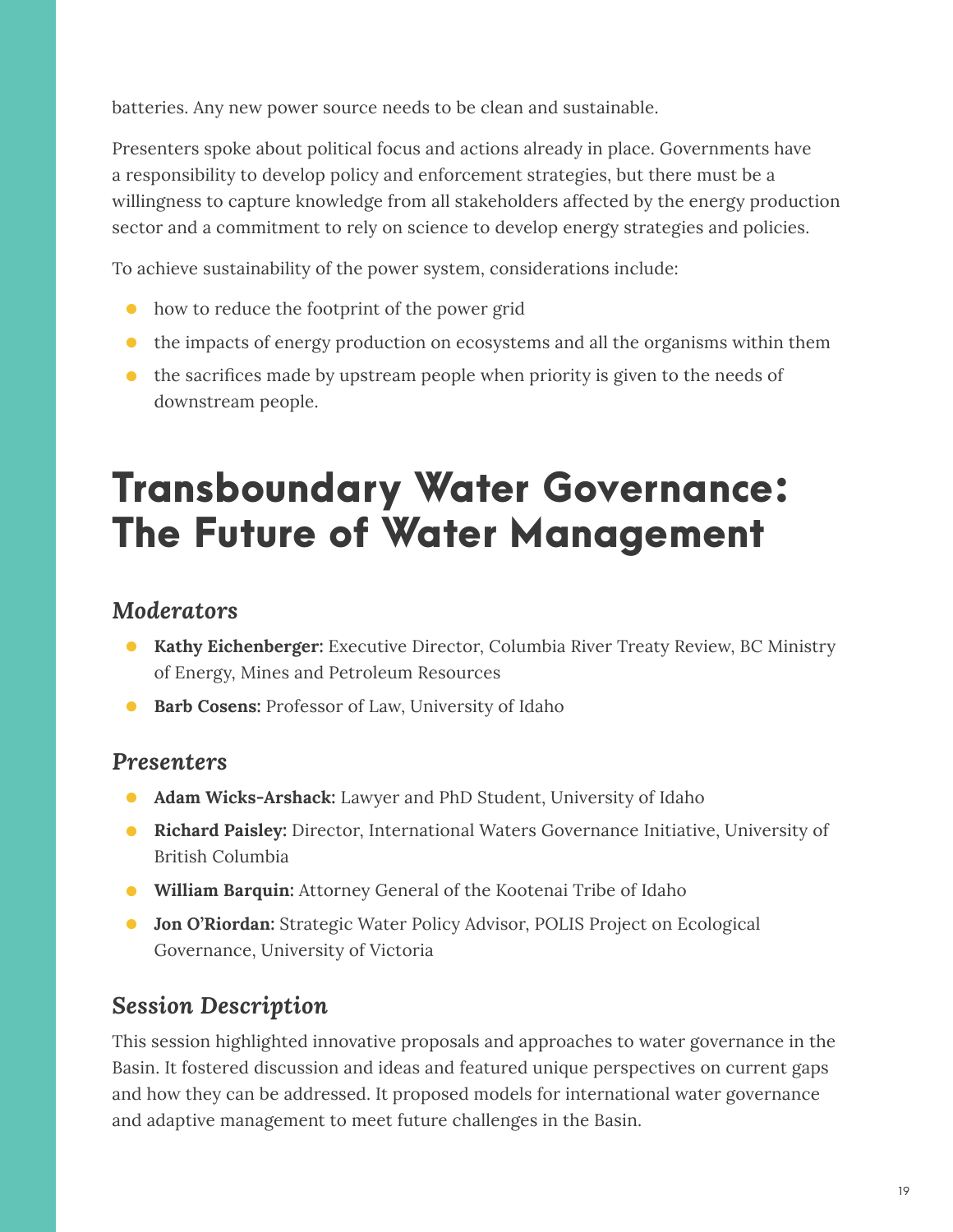#### *Session Synopsis*

Governance is about people coming together to make decisions and adapt to changes.

**Adam Wicks-Arshack** presented the conclusions of a paper he wrote with input from the experts who designed this session at the conference. It called for an adaptive management approach to dealing with future changes. This could happen by creating an International River Basin Organization (IRBO) for the Columbia River, modelled after other IRBOs in other international river basins around the world. Issues like climate change may require changes in dam operations in the Columbia River Basin and to the Columbia River ecosystem. To adapt to these changes, governments and policies related to the river need to have the flexibility to change and adapt.



Through the Columbia River Treaty process, people have asked for transparency, asked for flexibility in how the impacts of climate change are managed, and expressed a desire to address emerging social and ecological issues. Wicks-Arshack asked which issues, ecological and otherwise, can be better managed through enhanced international coordination and cooperation? It is possible to manage an international watershed while optimizing ecosystem-based functions alongside flood control and hydropower.

He said that next steps include ongoing education and dialogue, modernizing the treaty and establishing an IRBO as a "holistic governing body" in the Basin. A forum should